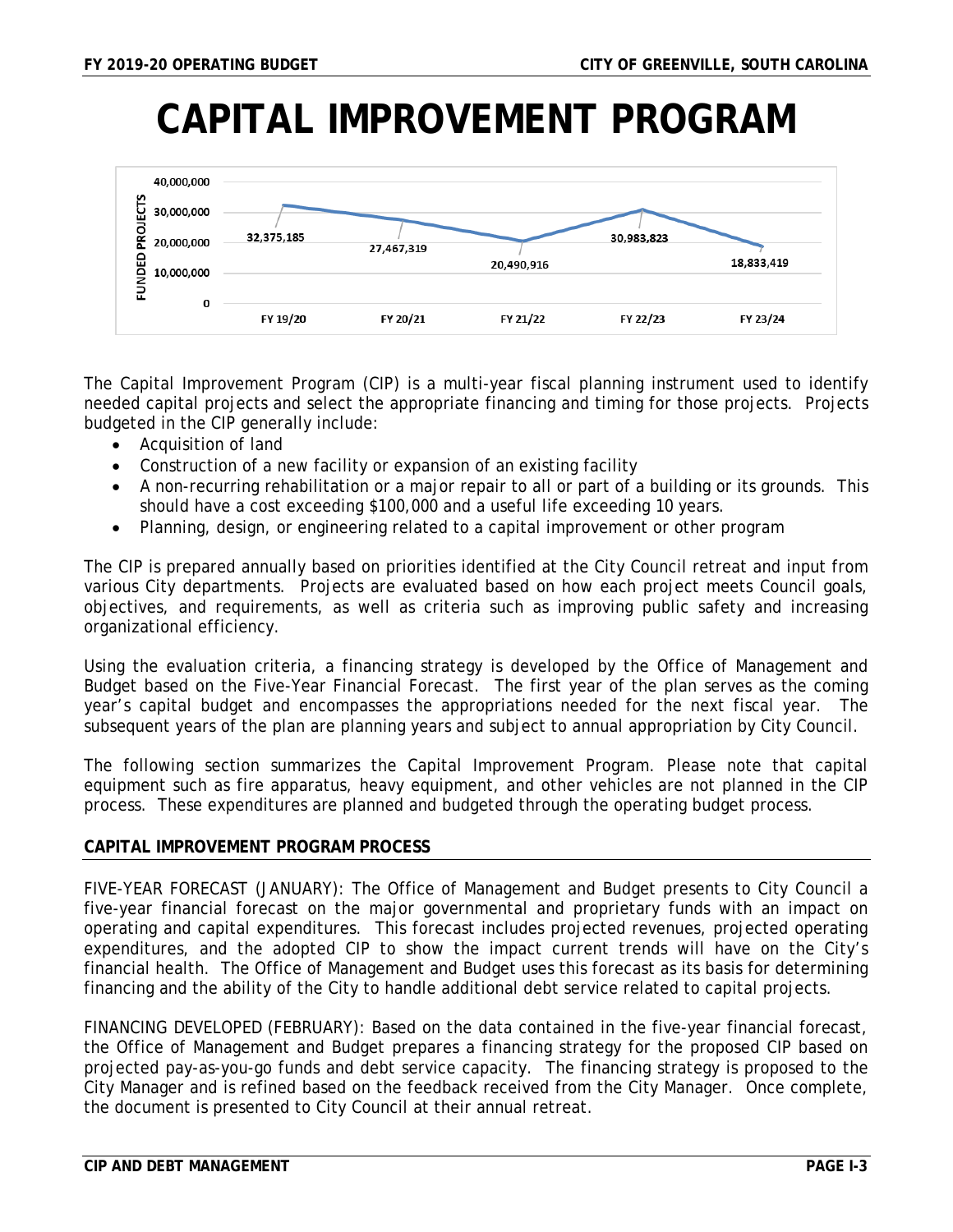*COUNCIL DELIBERATION AND APPROVAL (MARCH-JUNE):* The CIP is delivered to City Council, which holds several work sessions to discuss, review, and modify the proposed CIP.

City Council adopts the CIP concurrently with the Operating Budget and appropriates the first year of the CIP by ordinance. As the planning years of the CIP are subject to future appropriation, the City Council adopts the plan through a resolution of intent.

#### **FY 2019-20 CAPITAL BUDGET REVENUES**

The funding for the FY 2019-20 Capital Budget totals \$32,375,185 and is derived from the following sources:



**TOTAL FY 2019-20 CAPITAL BUDGET REVENUES: \$32,375,185**

Fund availability is determined through the City's Five-Year Financial Forecast. Estimates of current year and future year funding are based on historic trends. Projects are also scheduled to maintain established benchmarks on fund health (fund balance requirements, coverage ratios, etc.). The amounts in the chart above have been listed in each specific fund.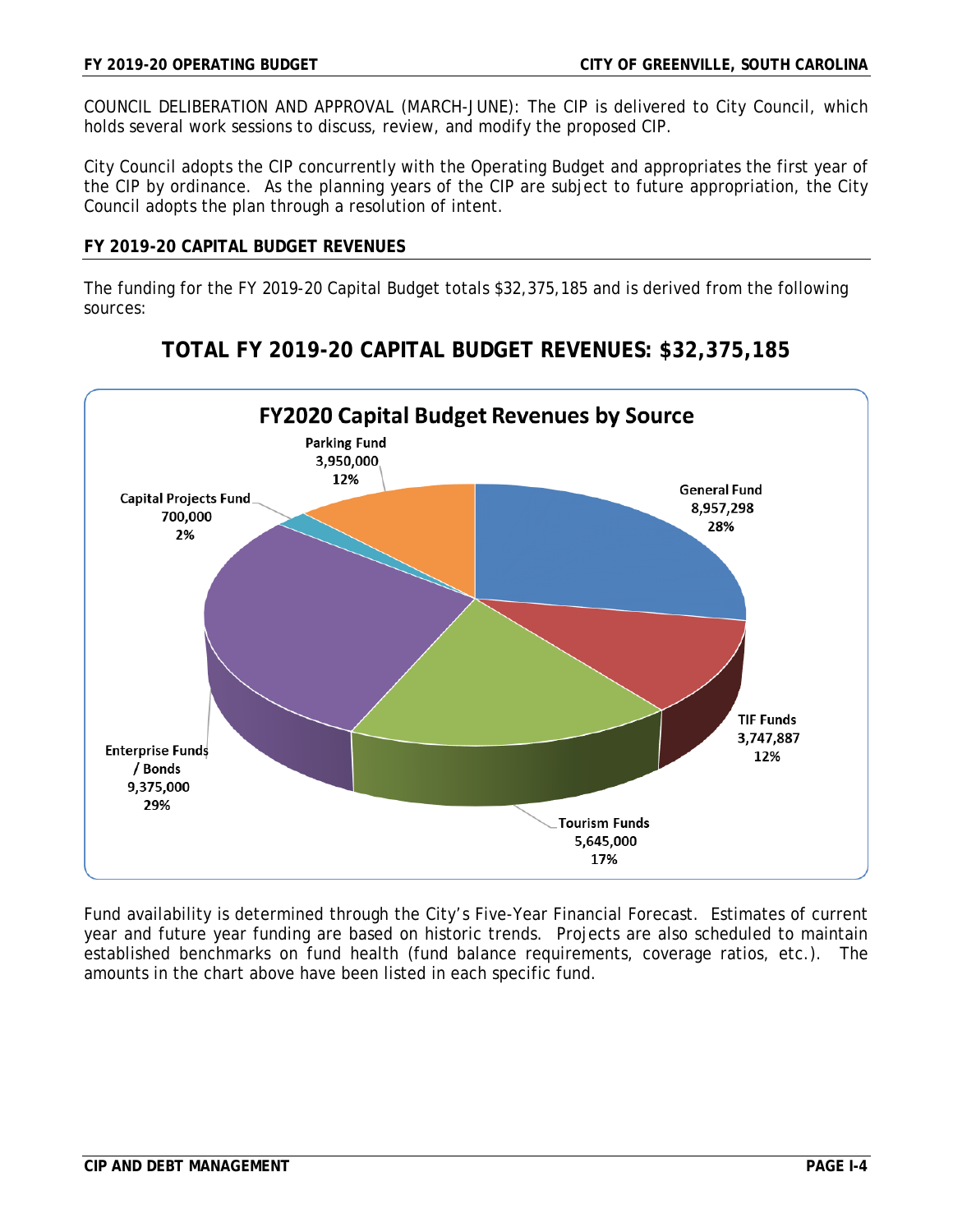# **FY 2019-20 CAPITAL BUDGET EXPENDITURES**

# **TOTAL FY 2019-20 CAPITAL BUDGET EXPENDITURES: \$32,375,185**



*Roads and Bridges (Total FY 2019-20 Funding: \$3,750,000)*

*Intersection Safety Improvements (\$400,000) -* This project provides continued funding for identified safety improvements at various intersections within the City.

*Main Street Bridge Repairs (\$750,000) –* This project provides funding for minor structural repairs, painting and lighting upgrades to the Main Street bridge.

*McDaniel/Cleveland Park Area Improvements (\$100,000) –* This project addresses traffic calming needs in the McDaniel Avenue area.

*NSTEP - New Sidewalk Targeted Expansion Program (\$1,000,000) -* Project continues effort to construct sidewalks on one side of every street, as well as fund the City's Sidewalk Gap program.

*Roadway Bridge Repairs (\$200,000) –* This project provides one-time funding required to contract and address minor maintenance issues identified by SCDOT for roadway bridges throughout the City.

*Salters Road Realignment (\$100,000) -* This project will provide for a preliminary engineering plan to address street cross connection improvements and realignments with Mall Connector Road.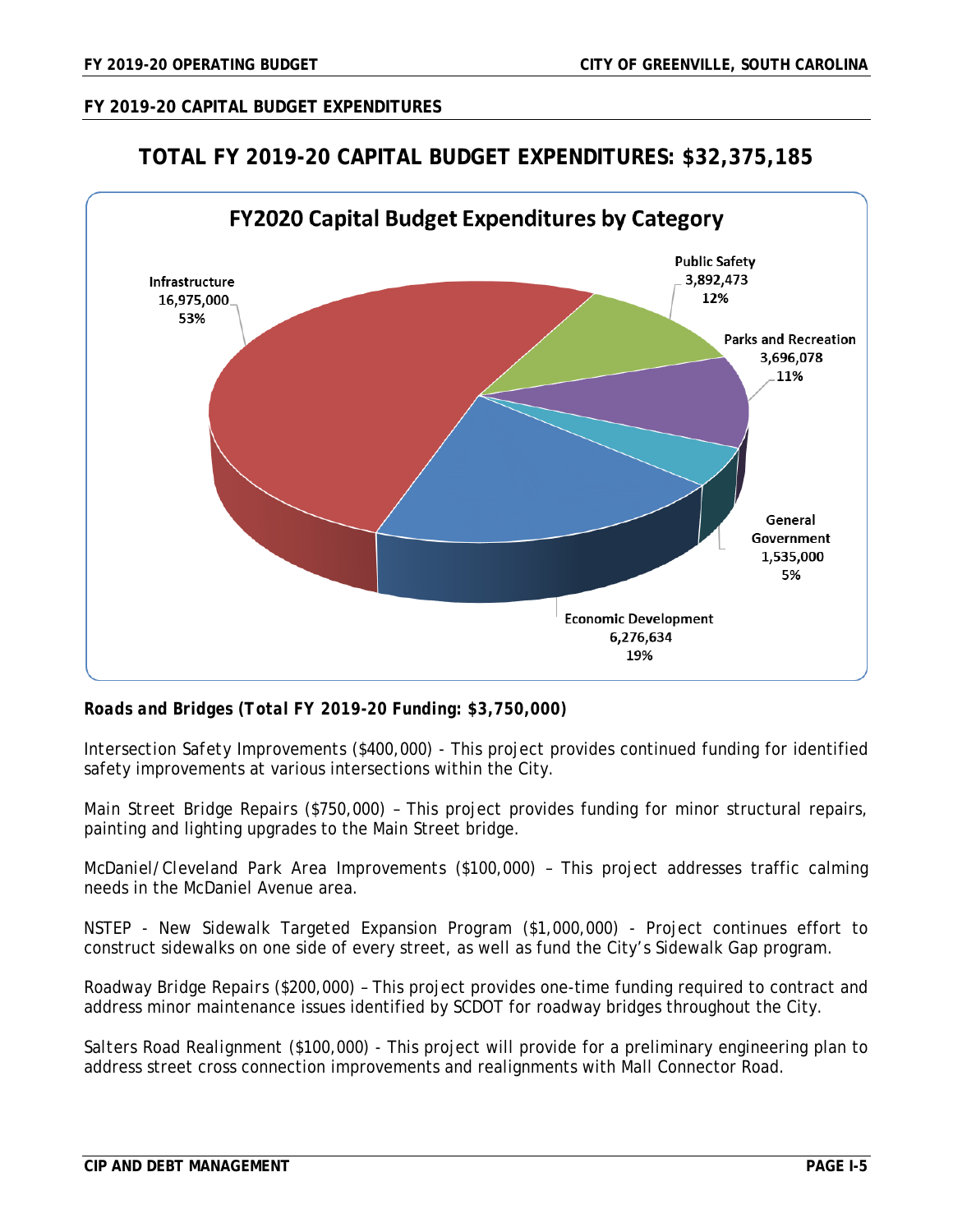*Sidewalk ADA Improvements (\$200,000) –* This annual project allows the City to contract out large scaled sidewalk rehabilitation projects needed to address ADA compliance issues.

*Street Resurfacing (\$1,000,000) -* This will appropriate \$1,000,000 to match the Greenville County Transportation Committee's resurfacing match program, complete other resurfacing and restriping projects, and address curb ramp ADA compliance.

### *Streetscapes (Total FY 2019-20 Funding: \$900,000)*

*Cultural Corridor Urban Trail (\$500,000) –* This project will provide for improvements to College Street in front of Heritage Green.

*Main Street Lighting Replacement (\$200,000) –* This project will replace the obsolete street lighting fixtures between Elford and Broad Streets in coordination with Duke Energy.

*Street Lighting Maintenance and Upgrades (\$100,000) –* This project will allow the City to better maintain and upgrade its street lighting system.

*Village of West Greenville Improvements (\$100,000) -* This project will provide a ready source of funding for streetscape improvement projects associated with private development opportunities for the Arts District.

### *General Government (Total FY 2019-20 Funding: \$1,535,000)*

*Affordable Housing Plan (\$1,000,000) –* This project provides investment into affordable housing development and land purchase for affordable housing development.

*City Hall Improvements (\$210,000) –* This project will provide for replacement of carpet and chairs to Council Chambers, as well as other building improvements.

*City Facilities Assessment 2020 (\$325,000) –* This project will evaluate, prioritize and develop a maintenance schedule / plan for all city owned buildings.

### *Wastewater (Total FY 2019-20 Funding: \$2,800,000)*

*Undesignated Sewer Basin Rehabilitation (\$2,800,000) -* This project will provide \$2,800,000 for construction related to sewer basin improvements.

### *Stormwater (Total FY 2019-20 Funding: \$6,575,000)*

*Culvert Level of Service Improvements (\$1,150,000) -* This project continues funding to repair, replace and upgrade stormwater culverts in several areas around the City.

*Stormwater Asset Management & Modeling (\$425,000) -* This is year two of a multi-year project to provide modeling and condition assessments of the City's stormwater infrastructure.

*Unity Park (5,000,000) -* This funding is for river restoration and stabilization.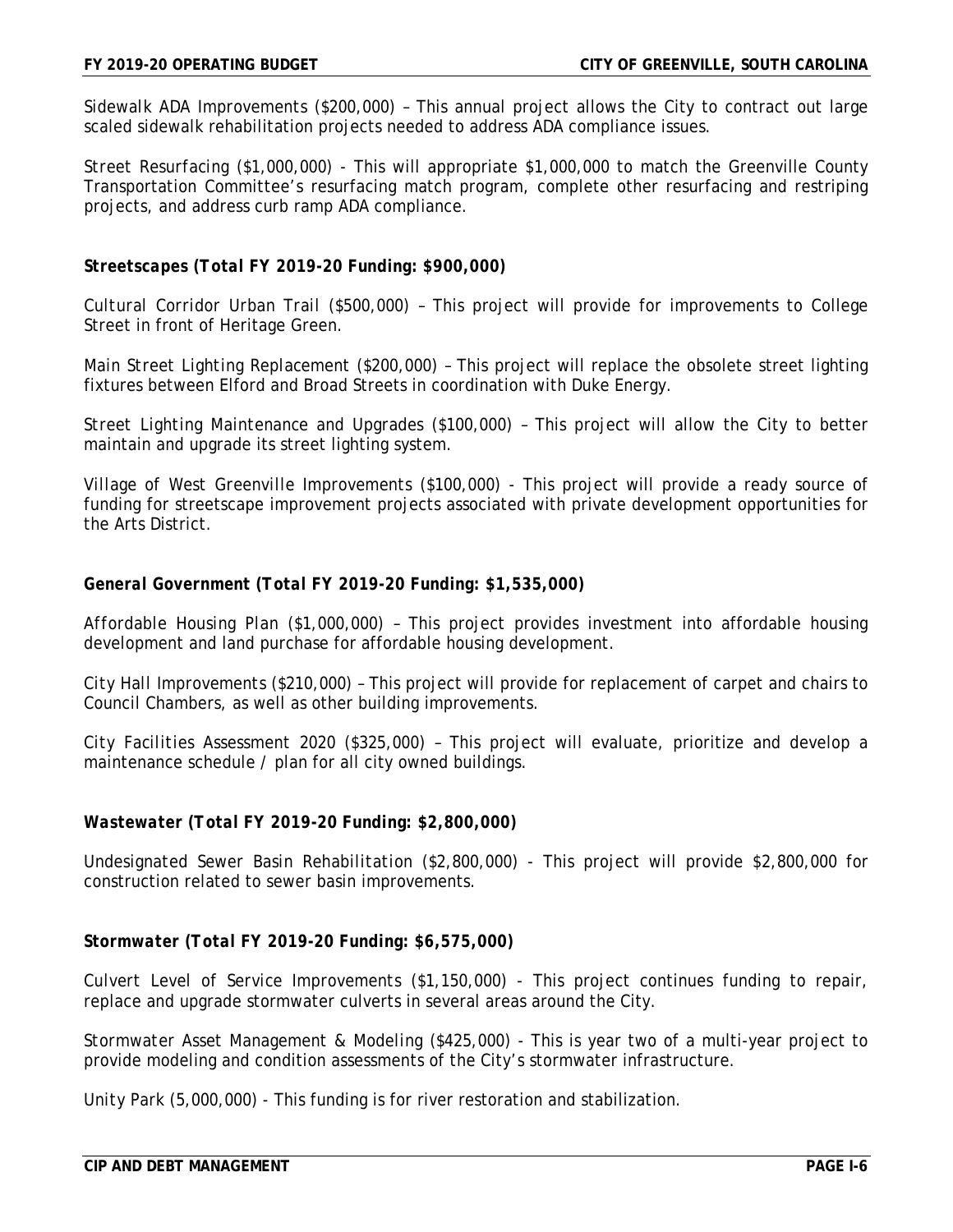*Parks and Recreation (Total FY 2019-20 Funding: \$3,696,078)*

*Greenways and Trails (\$1,000,000) -* This project includes funding for the design and construction of additional neighborhood and connector pedestrian/bike trails.

*Main Street Tree Rehabilitation (\$75,000) -* Funding is part of a multi-year program to gradually replace the tree canopy along Main Street. This project will also repair buckled and broken sidewalks along Main Street caused by tree roots.

*Neighborhood Park Improvements II (\$501,078) -* This project provides continued funding for targeted improvements in neighborhood parks. Project is also known as NPP – Neighborhood Parks Project.

*Swamp Rabbit Trail Bridges Inspection & Maintenance (\$120,000):* Provides funding for the inspection and development of a future repair/maintenance schedule for the bridges along the Swamp Rabbit Trail.

*Unity Park (\$2,000,000):* This project provides ongoing construction funding for the City's new regional park.

*Economic Development (Total FY 2019-20 Funding: \$5,276,634)*

*Art in Public Places (\$75,000):* This project provides continued funding for the placement of public art around the City.

*Commercial Corridors (\$500,000):* This will provide funding for streetscaping, landscaping, and other public infrastructure improvements to revitalize the City's streets and commercial corridors.

*Economic Development Project Account (\$2,172,887):* Funded with the City's net proceeds from the TIF districts, this project will provide funding for targeted investment in major economic development projects within the city.

*Economic Development Project Account - Viola (\$228,747):* Funded with the City's net proceeds from the former Viola TIF district, this project will provide funding for targeted investment in major economic development projects within the area.

*Fluor Field Capital Maintenance (\$150,000):* This project provides funding for routine maintenance and upkeep of the public improvements at Fluor Field Stadium.

*Fluor Field Stadium Improvements (\$1,100,000):* This represents the fourth and final installment in the public investment in Fluor Field Stadium for a total contribution of \$5,000,000.

*GCC Conference Center (\$500,000):* This project designs multiple aesthetic upgrades to the Center including caulking, divider wall repairs, and floor resurfacing.

*Office Recruitment Strategy (\$250,000) -* This project will establish a targeted recruitment program to attract businesses and persons to vacant offices and buildings in the Downtown and suburban markets.

*SC Children's Theatre (\$300,000):* This represents the fourth of five annual payments for a total of \$1,500,000 in public investment in the Children's Theater on Augusta Street.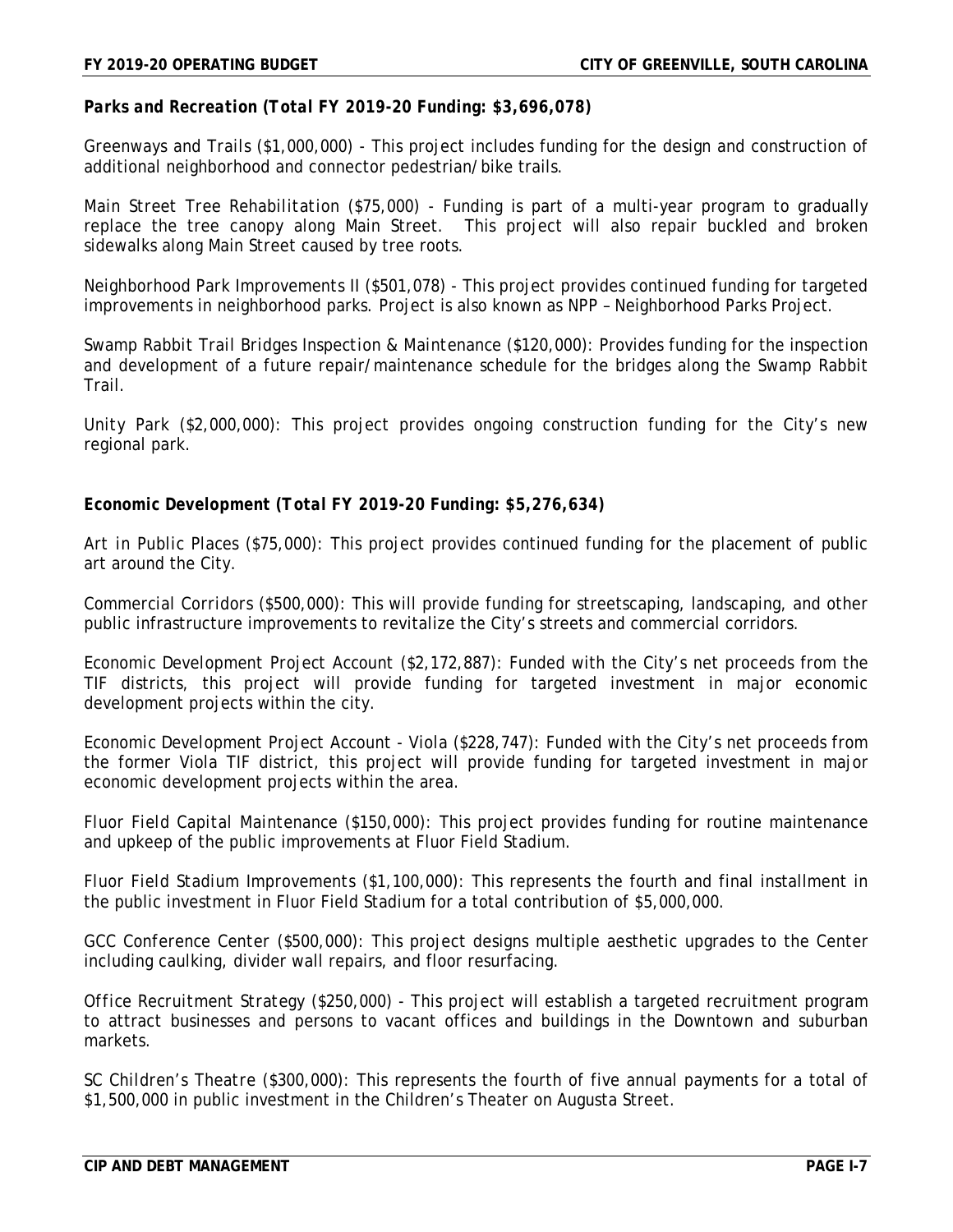*Public Safety (Total FY 2019-20 Funding: \$3,892,473)*

*Fire Station Improvements (\$433,041):* This project includes upgrading the City's aging fire stations to address building code, quality of life and NFPA compliance issues.

*Police Admin Lease (\$800,000):* This project includes one-year rental, moving, and upfit costs associated with the relocation and consolidation of the Police Department.

*Police Body Cameras (\$219,432):* This represents the fourth funding year of an initial five-year plan to equip the City's Police Officers with body cameras.

*Public Safety Cameras and Infrastructure (\$200,000):* This project continues to add/upgrade public safety cameras throughout the City.

*Public Safety Dispatch Console (\$225,000):* Year two of a two-year replacement of dispatch consoles for the Police Communications bureau.

*Public Safety Radios (\$700,000):* This project replaces two-way radios used in emergency communications for the Police and Fire Departments.

*Signal Communication Upgrades (\$315,000):* This project provides one-time funding for the upfit of cellphone communication equipment to connect with SCDOT's fiber optic network.

*Stone Avenue Fire Station (\$1,000,000):* This project will provide funds for land acquisition for a new fire station.

*Parking (Total FY 2019-20 Funding: \$3,950,000)*

*Parking Control Equipment (\$2,700,000):* This project will fund the installation of new entrance and exit technology and equipment in parking facilities.

*Parking Garage Rehabilitation (\$1,250,000):* This multi-year project provides comprehensive maintenance and upkeep in the City's parking garages to include water sealing, painting and concrete repair.

#### **RELATIONSHIP TO OPERATING BUDGET**

The City's Operating Budget provides for services of a recurring nature and funds these services with recurring revenues. Some of these expenditures are for "operating" capital outlays, defined as any item with a useful life greater than two years and a unit cost of \$5,000 or more. The nature of capital items such as vehicles and equipment require they be planned for and replaced on a recurring basis. The Operating Budget is the medium chosen for their planned replacement.

The impact of the CIP on the Operating Budget is reflected in three areas:

- Pay-as-you-go financing reflected in the Operating Budget, which impacts fund balance or available funds for operating needs;
- Debt service payments on any bond instrument that may be issued to finance capital improvements; and
- Staffing and other operating expenses that may be required once a capital improvement is completed.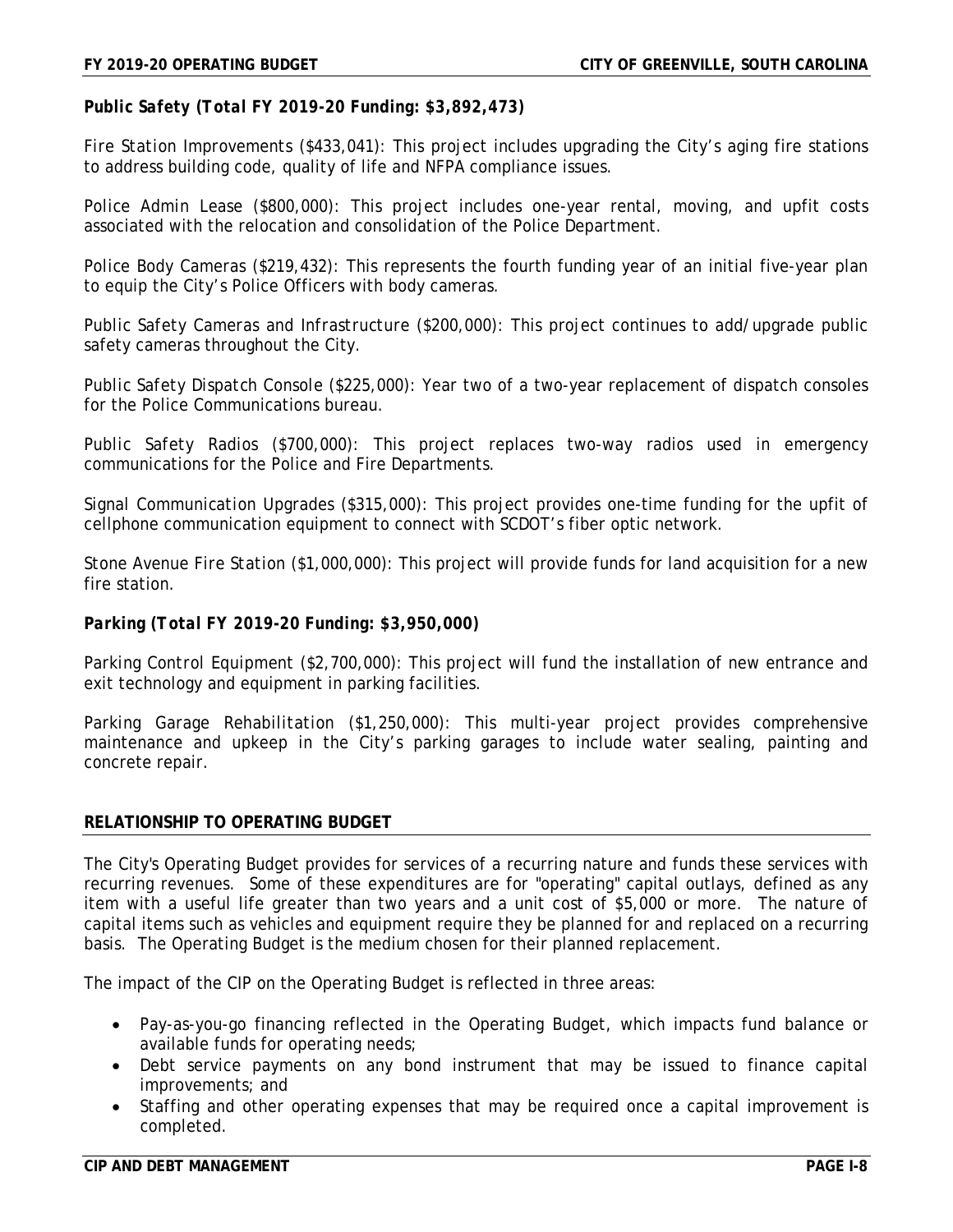REVISED 6/10/2019

Ordinance No. 2019-41

#### AN ORDINANCE

TO APPROPRIATE \$32,375,185 \$31,875,185 FOR THE FISCAL YEAR 2019-20 CAPITAL BUDGET FOR THE FISCAL YEAR 2019-20 TO FISCAL YEAR 2023-24 CAPITAL IMPROVEMENT PROGRAM

WHEREAS, City Council met in work session on the Capital Improvement Program on March 4 and March 25 and gave direction to staff on the projects included therein;

NOW, THEREFORE, BE IT ORDAINED BY THE MAYOR AND COUNCIL OF THE CITY OF GREENVILLE, SOUTH CAROLINA:

- Section 1. There is hereby appropriated the sum of \$32,375,185 \$31,875,185 for the Fiscal Year 2019-20 Capital Budget for the Fiscal Year 2019-20 to Fiscal Year 2023-24 Capital Improvement Program. Said appropriation, and corresponding revenue sources, shall be allocated to various projects in accordance with schedules in Attachments A and B attached hereto and incorporated as part of this Ordinance.
- Section 2. A copy of the Capital Improvement Program supporting the appropriations set forth in this Ordinance shall be attested to by the City Clerk and maintained as an official record in the offices of the City Manager, the Director of Management and Budget, and the City Clerk.
- The City Manager shall have the authority to initiate bond and other debt issuances as proposed Section 3. in the attached schedules. This Ordinance shall constitute the City Council's intent to issue such debt.
- Section 4. The City Manager shall have the authority to transfer appropriated funds within the designated expenditure categories as long as the administering agencies are the same for both projects and the projects fall under the same functional categories. Transfers across functional categories, or that materially change the scope of either project will require City Council approval through a resolution.
- Section 5. Upon second reading, this Ordinance shall become effective July 1, 2019.

DONE, RATIFIED AND PASSED THIS THE 10 DAY OF JUNE, 2019.

**MAYOR** 

ATTEST:

**CITY CLERK** 

APPROVED AS TO

**CITY ATTORNEY** 

**REVIEWED:** 

CITY MANAGER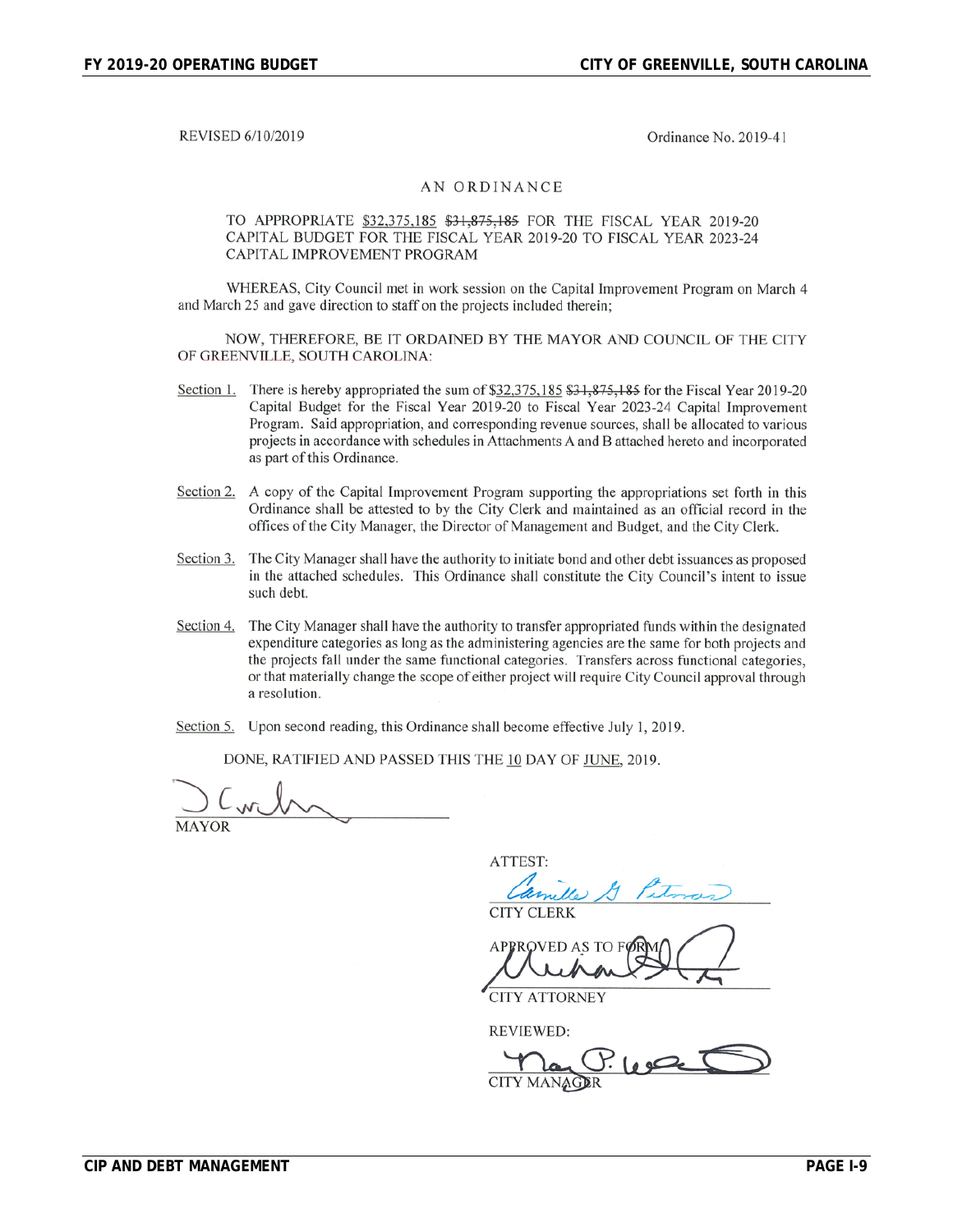# **CIP SUMMARY SCHEDULE BY PROJECT**

|                                                                                  | FY 19/20           |                    | ********** PLANNING YEARS ONLY |                    | **********         | FY 20-24               |
|----------------------------------------------------------------------------------|--------------------|--------------------|--------------------------------|--------------------|--------------------|------------------------|
| <b>Funding Source/Project</b>                                                    | <b>BUDGET</b>      | FY 20/21           | FY 21/22                       | FY 22/23           | FY 23/24           | <b>FUNDING</b>         |
| <b>ROADS AND BRIDGES</b>                                                         |                    |                    |                                |                    |                    |                        |
| Intersection Safety Improvements (PW3452)                                        |                    |                    |                                |                    |                    |                        |
| General Fund Transfer                                                            | 400,000            | 400,000            | 400,000                        | 400,000            | 400,000            | 2,000,000              |
| Totals                                                                           | 400,000            | 400,000            | 400,000                        | 400,000            | 400.000            | 2.000.000              |
| Main Street Bridge Repairs (PW3469)                                              |                    |                    |                                |                    |                    |                        |
| Downtown Infrastructure Fund                                                     | 750,000            | 0                  | 0                              | 0                  | 0                  | 750,000                |
| Totals                                                                           | 750,000            | $\Omega$           | $\Omega$                       | $\Omega$           | $\Omega$           | 750,000                |
| McDaniel / Cleveland Park Area Improvements (PW3470)                             |                    |                    |                                |                    |                    |                        |
| <b>General Fund Transfer</b><br>Totals                                           | 100,000<br>100,000 | 0<br>$\Omega$      | 0<br>$\Omega$                  | 0<br>$\Omega$      | 0<br>$\Omega$      | 100,000<br>100.000     |
| NSTEP - New Sidewalk Targeted Expansion Prog. (PW3471)                           |                    |                    |                                |                    |                    |                        |
| General Fund Transfer                                                            | 1,000,000          | 1,000,000          | 1,000,000                      | 1,000,000          | 1,000,000          | 5,000,000              |
| Totals                                                                           | 1,000,000          | 1,000,000          | 1,000,000                      | 1,000,000          | 1,000,000          | 5,000,000              |
| Roadway Bridge Repairs (PW3467)                                                  |                    |                    |                                |                    |                    |                        |
| General Fund Transfer                                                            | 200,000            | 0                  | 0                              | 0                  | 0                  | 200,000                |
| Totals                                                                           | 200,000            | $\Omega$           | $\Omega$                       | $\Omega$           | $\Omega$           | 200,000                |
| Salters Road Realignment (PW3466)                                                |                    |                    |                                |                    |                    |                        |
| <b>General Fund Transfer</b>                                                     | 100,000            | 0                  | 0                              | 0                  | 0                  | 100,000                |
| Totals                                                                           | 100,000            | $\Omega$           | $\Omega$                       | $\Omega$           | $\Omega$           | 100,000                |
| Sidewalk ADA Improvements (PW3472)                                               |                    |                    |                                |                    |                    |                        |
| <b>General Fund Transfer</b><br>Totals                                           | 200,000<br>200,000 | 200,000<br>200,000 | 200,000<br>200,000             | 200,000<br>200,000 | 200,000<br>200.000 | 1,000,000<br>1,000,000 |
|                                                                                  |                    |                    |                                |                    |                    |                        |
| <b>Street Resurfacing (PW3475)</b><br><b>General Fund Transfer</b>               | 1,000,000          | 1,000,000          | 1,000,000                      | 1,000,000          | 1,000,000          | 5,000,000              |
| Totals                                                                           | 1,000,000          | 1,000,000          | 1,000,000                      | 1,000,000          | 1,000,000          | 5,000,000              |
| TOTAL ROADS AND BRIDGES                                                          | 3,750,000          | 2,600,000          | 2,600,000                      | 2,600,000          |                    | 14,150,000             |
|                                                                                  |                    |                    |                                |                    | 2,600,000          |                        |
| <b>STREETSCAPES</b>                                                              |                    |                    |                                |                    |                    |                        |
| <b>Cultural Corridor Urban Trail (SS3363)</b>                                    |                    |                    |                                |                    |                    |                        |
| Downtown Infrastructure Fund                                                     | 500,000            | 3,500,000          | 0                              | 0                  | 0                  | 4,000,000              |
| Totals                                                                           | 500,000            | 3,500,000          | $\Omega$                       | $\Omega$           | $\Omega$           | 4,000,000              |
| Main Street Lighting Replacement (SS3362)                                        |                    |                    |                                |                    |                    |                        |
| Hospitality Tax Fund                                                             | 200,000            | 0<br>$\Omega$      | 0<br>$\Omega$                  | 0<br>$\Omega$      | 0<br>$\Omega$      | 200,000                |
| <b>Totals</b>                                                                    | 200,000            |                    |                                |                    |                    | 200,000                |
| <b>Street Lighting Maint/Upgrades (PW3474)</b>                                   |                    |                    |                                |                    |                    |                        |
| <b>General Fund Transfer</b><br>Totals                                           | 100,000<br>100,000 | 100,000<br>100,000 | 100,000<br>100,000             | 100,000<br>100,000 | 100,000<br>100,000 | 500,000<br>500,000     |
|                                                                                  |                    |                    |                                |                    |                    |                        |
| Village of West Greenville Improvements (ED3474)<br><b>General Fund Transfer</b> | 100,000            | 100,000            | 100,000                        | 100,000            | 100,000            | 500,000                |
| Totals                                                                           | 100,000            | 100,000            | 100,000                        | 100,000            | 100,000            | 500,000                |
| TOTAL STREETSCAPES                                                               | 900.000            | 3,700,000          | 200.000                        | 200,000            | 200,000            | 5.200.000              |
|                                                                                  |                    |                    |                                |                    |                    |                        |
| <b>GENERAL GOVERNMENT</b>                                                        |                    |                    |                                |                    |                    |                        |
| Affordable Housing Plan (ED3504)<br>General Fund Transfer                        |                    |                    | 500,000                        |                    | 500,000            | 2,000,000              |
| General Obligation Bond                                                          | 1,000,000<br>0     | 0<br>2,000,000     | 0                              | 0<br>1,500,000     | 0                  | 3,500,000              |
| Totals                                                                           | 1,000,000          | 2,000,000          | 500,000                        | 1.500.000          | 500,000            | 5,500,000              |
| City Hall Improvements (PW3476)                                                  |                    |                    |                                |                    |                    |                        |
| General Fund Transfer                                                            | 210,000            | 0                  | 0                              | 0                  | 0                  | 210,000                |
| Totals                                                                           | 210,000            | $\mathbf 0$        | $\mathbf 0$                    | $\Omega$           | $\Omega$           | 210,000                |
| City Facilities Assessment 2020 (PW3468)                                         |                    |                    |                                |                    |                    |                        |
| General Fund Transfer                                                            | 325,000            | 0                  | 0                              | $\pmb{0}$          | 0                  | 325,000                |
| Totals                                                                           | 325,000            | $\mathbf 0$        | $\mathbf 0$                    | 0                  | $\mathbf 0$        | 325,000                |
| <b>City Hall Repairs (PW3462)</b>                                                |                    |                    |                                |                    |                    |                        |
| <b>General Fund Transfer</b>                                                     | 0<br>$\Omega$      | 925,000            | 0<br>$\Omega$                  | 0<br>0             | 0<br>$\Omega$      | 925,000                |
| Totals                                                                           |                    | 925,000            |                                |                    |                    | 925,000                |
| TOTAL GENERAL GOVERNMENT                                                         | 1,535,000          | 2,925,000          | 500,000                        | 1,500,000          | 500,000            | 6,960,000              |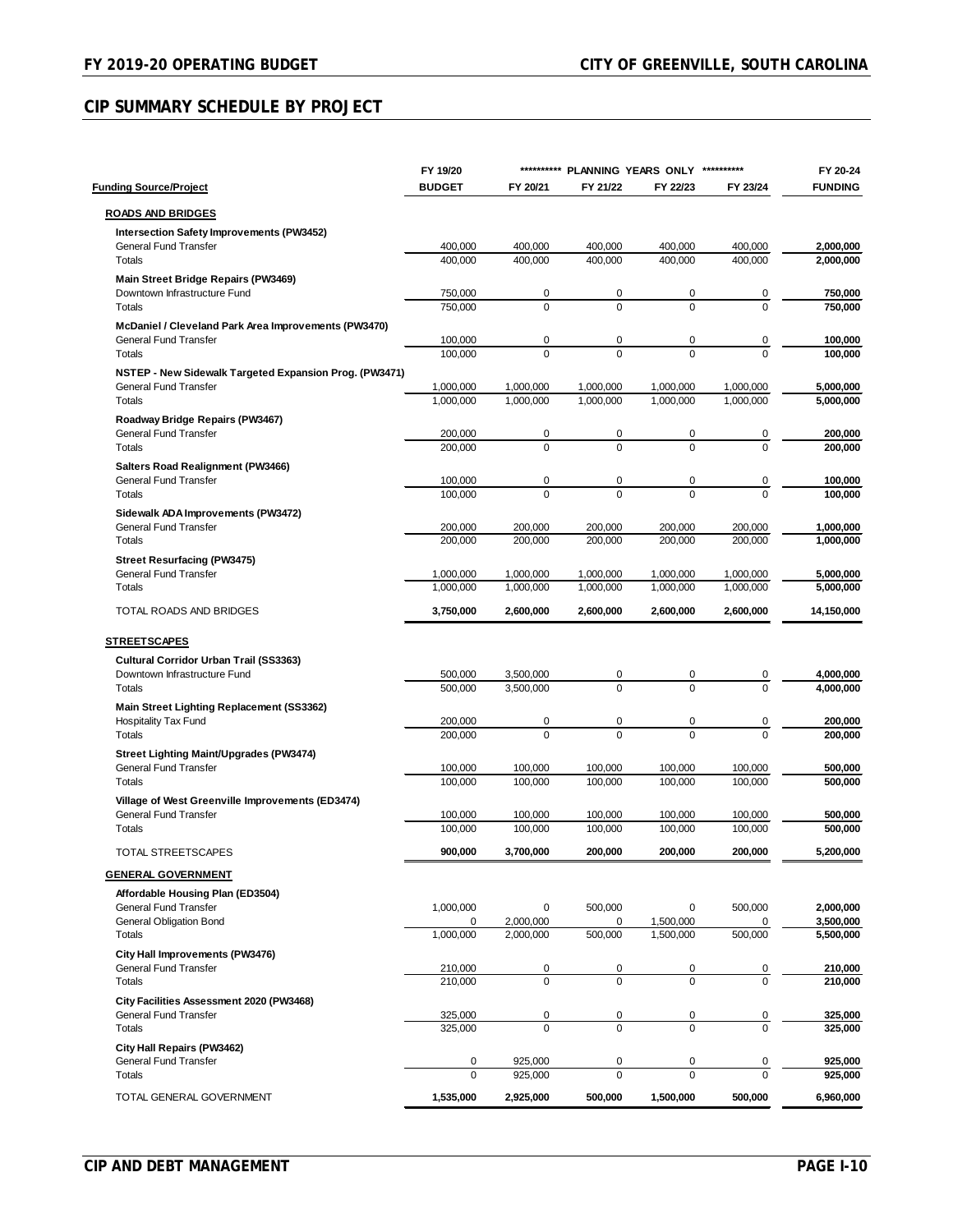# **FY 2019-20 OPERATING BUDGET CITY OF GREENVILLE, SOUTH CAROLINA**

|                                                                               | FY 19/20               |                      | ********** PLANNING YEARS ONLY ********** |                        |                      | FY 20-24                |
|-------------------------------------------------------------------------------|------------------------|----------------------|-------------------------------------------|------------------------|----------------------|-------------------------|
| <b>Funding Source/Project</b>                                                 | <b>BUDGET</b>          | FY 20/21             | FY 21/22                                  | FY 22/23               | FY 23/24             | <b>FUNDING</b>          |
| <b>WASTEWATER</b>                                                             |                        |                      |                                           |                        |                      |                         |
| Undesignated Sewer Basin Rehabilitation (SA4106)                              |                        |                      |                                           |                        |                      |                         |
| Wastewater Revenue Bond - 2020                                                | 2,300,000              | 2,300,000            | 2,300,000                                 | 2,300,000              | 2,300,000            | 11,500,000              |
| Wastewater Fund<br>Totals                                                     | 500,000                | 500,000<br>2,800,000 | 500,000<br>2,800,000                      | 500,000<br>2,800,000   | 500,000<br>2,800,000 | 2,500,000<br>14,000,000 |
|                                                                               | 2,800,000              |                      |                                           |                        |                      |                         |
| <b>TOTAL WASTEWATER</b>                                                       | 2,800,000              | 2,800,000            | 2,800,000                                 | 2,800,000              | 2,800,000            | 14,000,000              |
| <b>STORMWATER</b>                                                             |                        |                      |                                           |                        |                      |                         |
| <b>Culvert Level of Service Improvements (SW3420)</b>                         |                        |                      |                                           |                        |                      |                         |
| <b>Stormwater Fund</b><br>Totals                                              | 1,150,000<br>1.150.000 | 400,000<br>400.000   | 360,000<br>360,000                        | 0<br>$\Omega$          | 950,000<br>950,000   | 2,860,000<br>2.860.000  |
| Floodplain Buyout Program (SW3421)                                            |                        |                      |                                           |                        |                      |                         |
| Stormwater Fund                                                               | 0                      | 450,000              | 0                                         | 0                      | 0                    | 450,000                 |
| Totals                                                                        | $\Omega$               | 450,000              | $\Omega$                                  | $\Omega$               | 0                    | 450,000                 |
| Stormwater Asset Management & Modeling (SW3424)                               |                        |                      |                                           |                        |                      |                         |
| <b>Stormwater Fund</b>                                                        | 425,000                | 425,000              | 425,000                                   | 425,000                | 425,000              | 2,125,000               |
| Totals                                                                        | 425,000                | 425,000              | 425,000                                   | 425,000                | 425,000              | 2,125,000               |
| <b>Stream Restoration and Stabilization (FUTURE)</b>                          |                        |                      |                                           |                        |                      |                         |
| Stormwater Fund<br>Totals                                                     | 0<br>$\mathbf 0$       | 0<br>0               | 1,000,000<br>1,000,000                    | 1,200,000<br>1.200.000 | 0<br>$\mathbf 0$     | 2,200,000<br>2,200,000  |
|                                                                               |                        |                      |                                           |                        |                      |                         |
| Unity Park River Restoration & Stabilization (PR4172)<br>Stormwater Fund      | 2,000,000              | 0                    | $\pmb{0}$                                 | $\mathbf 0$            | 0                    | 2,000,000               |
| Stormwater Revenue Bond                                                       | 3,000,000              | 0                    | $\pmb{0}$                                 | 0                      | $\pmb{0}$            | 3,000,000               |
| Totals                                                                        | 5,000,000              | $\Omega$             | $\Omega$                                  | $\Omega$               | 0                    | 5,000,000               |
| <b>TOTAL STORMWATER</b>                                                       | 6,575,000              | 1,275,000            | 1,785,000                                 | 1.625.000              | 1,375,000            | 12,635,000              |
| <b>PARKS AND RECREATION</b>                                                   |                        |                      |                                           |                        |                      |                         |
| Greenways and Trails (PR4173)                                                 |                        |                      |                                           |                        |                      |                         |
| Hospitality Tax Fund                                                          | 1,000,000              | 1,000,000            | 1,000,000                                 | 1,000,000              | 1,000,000            | 5,000,000               |
| Totals                                                                        | 1,000,000              | 1,000,000            | 1,000,000                                 | 1,000,000              | 1,000,000            | 5,000,000               |
| <b>Main Street Tree Rehabilitation (PR4095)</b>                               |                        |                      |                                           |                        |                      |                         |
| Downtown Infrastructure Fund                                                  | 75,000<br>75,000       | 75,000<br>75,000     | 75,000<br>75,000                          | 75,000<br>75,000       | 75,000<br>75,000     | 375,000<br>375,000      |
| Totals                                                                        |                        |                      |                                           |                        |                      |                         |
| Neighborhood Park Improvements II (PR4159)<br>General Fund Transfer           | 501,078                | 509,597              | 518,235                                   | 528,600                | 539,172              | 2,596,682               |
| Totals                                                                        | 501,078                | 509,597              | 518,235                                   | 528,600                | 539,172              | 2,596,682               |
| Parks and Recreation Consolidation (FUTURE)                                   |                        |                      |                                           |                        |                      |                         |
| Hospitality Tax Bond                                                          | 0                      | 0                    | 0                                         | 2,500,000              | 0                    | 2,500,000               |
| <b>General Obligation Bond</b><br>Totals                                      | 0<br>$\Omega$          | 0<br>0               | 0<br>$\Omega$                             | 2,500,000<br>5,000,000 | 0<br>0               | 2,500,000<br>5,000,000  |
|                                                                               |                        |                      |                                           |                        |                      |                         |
| Swamp Rabbit Trail Bridges Inspection (PR4192)<br><b>Hospitality Tax Fund</b> | 120,000                | 300,000              | 100,000                                   | 100,000                | 100,000              | 720,000                 |
| Totals                                                                        | 120,000                | 300,000              | 100,000                                   | 100,000                | 100,000              | 720.000                 |
| Unity Park (PR4172)                                                           |                        |                      |                                           |                        |                      |                         |
| <b>Hospitality Tax Fund</b>                                                   | 2,000,000              | 0                    | 0                                         | 0                      | 0                    | 2,000,000               |
| <b>Totals</b>                                                                 | 2,000,000              | $\Omega$             | $\Omega$                                  | $\Omega$               | $\Omega$             | 2,000,000               |
| TOTAL PARKS AND RECREATION                                                    | 3,696,078              | 1,884,597            | 1,693,235                                 | 6,703,600              | 1,714,172            | 15,691,682              |
| <b>ECONOMIC DEVELOPMENT</b>                                                   |                        |                      |                                           |                        |                      |                         |
| Art in Public Places (ED3467)                                                 |                        |                      |                                           |                        |                      |                         |
| Local Accommodations Tax Fund<br>Totals                                       | 75,000<br>75,000       | 75,000<br>75,000     | 75,000<br>75,000                          | 75,000<br>75,000       | 75,000<br>75,000     | 375,000<br>375,000      |
| <b>Commercial Corridors (ED3451)</b>                                          |                        |                      |                                           |                        |                      |                         |
| <b>General Fund Transfer</b>                                                  | 500,000                | 500,000              | 500,000                                   | 500,000                | 500,000              | 2,500,000               |
| Totals                                                                        | 500,000                | 500,000              | 500,000                                   | 500,000                | 500,000              | 2,500,000               |
| Economic Development Project Account (ED3500)                                 |                        |                      |                                           |                        |                      |                         |
| Downtown Infrastructure Fund                                                  | 2,172,887              | 808,448              | 5,034,289                                 | 5,297,530              | 5,378,237            | 18,691,391              |
| Totals                                                                        | 2,172,887              | 808,448              | 5,034,289                                 | 5,297,530              | 5,378,237            | 18,691,391              |
| Econ. Dev. Project Account - Viola (ED3499)                                   |                        |                      |                                           |                        |                      |                         |
| General Fund Transfer<br><b>Totals</b>                                        | 228,747<br>228,747     | 232,080<br>232,080   | 235,447<br>235,447                        | 238,847<br>238,847     | 242,281<br>242,281   | 1,177,402<br>1,177,402  |
| Fluor Field Capital Maintenance (ED3520)                                      |                        |                      |                                           |                        |                      |                         |
| Admissions Tax Fund                                                           | 0                      | 30,000               | 30,000                                    | 30,000                 | 0                    | 90,000                  |
| Sunday Alcohol Permits Fund                                                   | 150,000                | 120,000              | 120,000                                   | 120,000                | 150,000              | 660,000                 |
| Totals                                                                        | 150,000                | 150,000              | 150,000                                   | 150,000                | 150,000              | 750,000                 |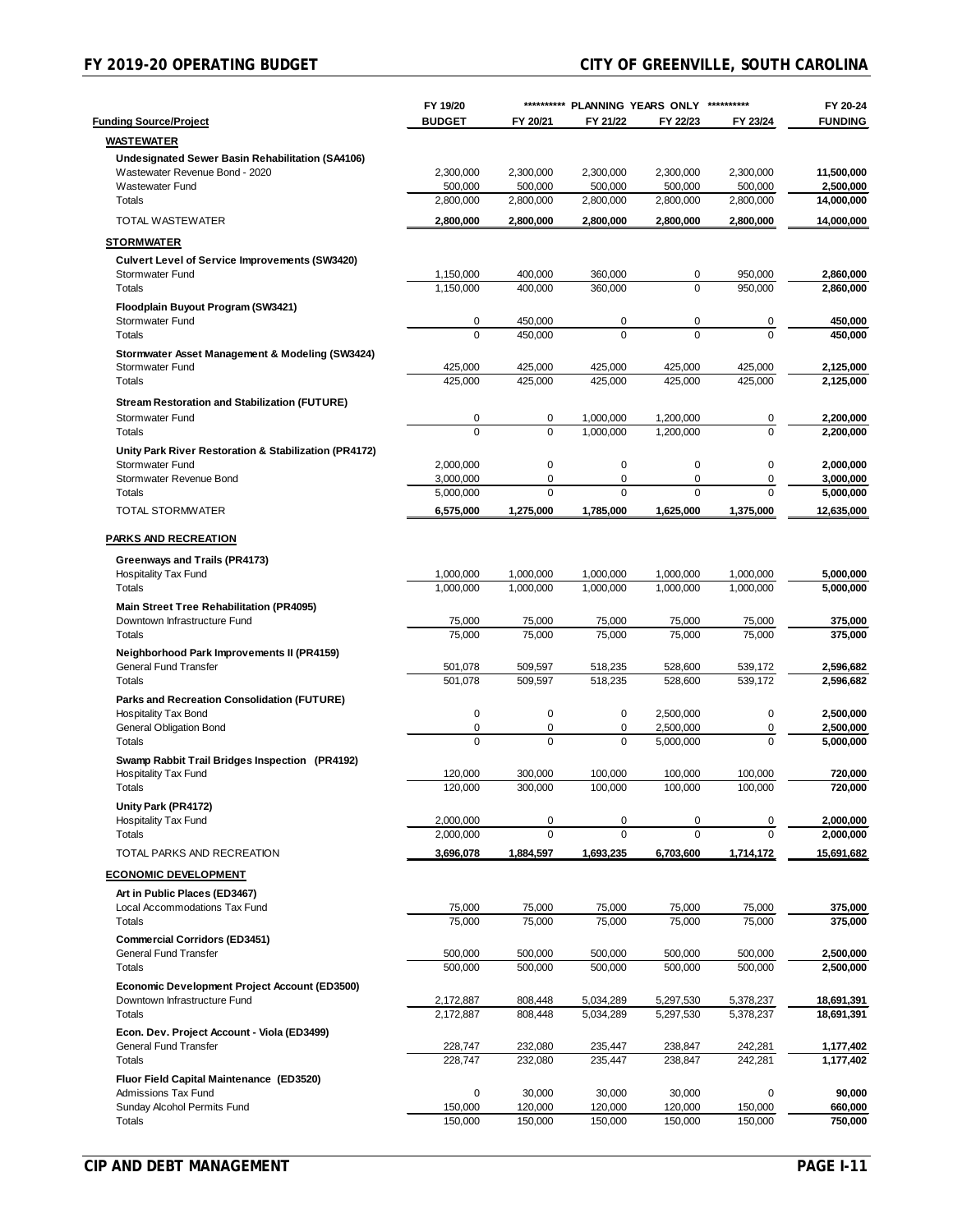|                                                   | FY 19/20      |             | ********** PLANNING YEARS ONLY |             | **********  | FY 20-24       |
|---------------------------------------------------|---------------|-------------|--------------------------------|-------------|-------------|----------------|
| <b>Funding Source/Project</b>                     | <b>BUDGET</b> | FY 20/21    | FY 21/22                       | FY 22/23    | FY 23/24    | <b>FUNDING</b> |
| Fluor Field Stadium Improvements (ED3501)         |               |             |                                |             |             |                |
| Admissions Tax Fund                               | 30,000        | 0           | 0                              | 0           | 0           | 30,000         |
| Local Accommodations Tax Fund                     | 820,000       | 0           | $\mathbf 0$                    | $\mathbf 0$ | $\mathbf 0$ | 820,000        |
| Sunday Alcohol Permits Fund                       | 250,000       | 0           | 0                              | 0           | $\mathbf 0$ | 250,000        |
| <b>Totals</b>                                     | 1,100,000     | $\Omega$    | $\Omega$                       | $\Omega$    | $\Omega$    | 1,100,000      |
| GCC Conference Center (ED3487)                    |               |             |                                |             |             |                |
| Sunday Alcohol Permits Fund                       | 75,000        | 75,000      | 75,000                         | 75,000      | 75,000      | 375,000        |
| Local Accommodations Tax Fund                     | 425,000       | 1,175,000   | 425,000                        | 425,000     | 425,000     | 2,875,000      |
| Totals                                            | 500.000       | 1,250,000   | 500,000                        | 500,000     | 500,000     | 3,250,000      |
| Office Recruitment Strategy (ED3533)              |               |             |                                |             |             |                |
| Downtown Infrastructure Fund                      | 250,000       | 0           | 0                              | 0           | 0           | 250,000        |
| Totals                                            | 250,000       | $\mathbf 0$ | $\mathbf 0$                    | $\mathbf 0$ | $\Omega$    | 250,000        |
| SC Children's Theatre (ED3506)                    |               |             |                                |             |             |                |
| Hospitality Tax Fund                              | 300,000       | 300,000     | 0                              | 0           | 0           | 600,000        |
| Totals                                            | 300,000       | 300,000     | $\mathbf 0$                    | $\Omega$    | $\Omega$    | 600,000        |
| TOTAL ECONOMIC DEVELOPMENT                        | 5,276,634     | 3,315,528   | 6,494,736                      | 6,761,377   | 6,845,518   | 28,693,793     |
|                                                   |               |             |                                |             |             |                |
| <b>PUBLIC SAFETY</b>                              |               |             |                                |             |             |                |
| Fire Station Improvements (PS3428)                |               |             |                                |             |             |                |
| <b>General Fund Transfer</b>                      | 433,041       | 452,762     | 448,513                        | 459,414     | 464,297     | 2,258,027      |
| Totals                                            | 433.041       | 452,762     | 448,513                        | 459,414     | 464,297     | 2,258,027      |
| Police Admin Lease (PS3455)                       |               |             |                                |             |             |                |
| <b>General Fund Transfer</b>                      | 800,000       | 600,000     | 600,000                        | 600,000     | 600,000     | 3,200,000      |
| Totals                                            | 800,000       | 600,000     | 600,000                        | 600,000     | 600,000     | 3.200.000      |
| Police Body Cameras (PS3440)                      |               |             |                                |             |             |                |
| <b>General Fund Transfer</b>                      | 219,432       | 219,432     | 219,432                        | 219,432     | 219,432     | 1,097,160      |
| Totals                                            | 219,432       | 219.432     | 219,432                        | 219.432     | 219,432     | 1,097,160      |
| Public Safety Cameras and Infrastructure (PS3423) |               |             |                                |             |             |                |
| <b>Hospitality Tax Fund</b>                       | 200,000       | 200,000     | 200,000                        | 200,000     | 200,000     | 1,000,000      |
| <b>Totals</b>                                     | 200,000       | 200,000     | 200,000                        | 200,000     | 200,000     | 1,000,000      |
| <b>Public Safety Dispatch Consoles (PS3450)</b>   |               |             |                                |             |             |                |
| <b>General Fund Transfer</b>                      | 225,000       | 0           | 0                              | 0           | 0           | 225,000        |
| Totals                                            | 225,000       | $\Omega$    | $\Omega$                       | $\Omega$    | $\Omega$    | 225,000        |
| Public Safety Radios (PS3454)                     |               |             |                                |             |             |                |
| Capital Projects Fund                             | 700,000       | 680,000     | 635,000                        | 0           | 0           | 2,015,000      |
| Totals                                            | 700,000       | 680,000     | 635,000                        | $\mathbf 0$ | $\Omega$    | 2,015,000      |
| <b>Signal Communication Upgrades (PW3473)</b>     |               |             |                                |             |             |                |
| <b>General Fund Transfer</b>                      | 315,000       | 65,000      | 65,000                         | 65,000      | 65,000      | 575,000        |
| Totals                                            | 315,000       | 65,000      | 65,000                         | 65.000      | 65,000      | 575,000        |
| Southeastern Area Fire Station (FUTURE)           |               |             |                                |             |             |                |
| <b>General Fund Transfer</b>                      | $\mathbf 0$   | $\mathbf 0$ | 1,000,000                      | 0           | $\mathbf 0$ | 1,000,000      |
| General Obligation Bond                           | 0             | 0           | 0                              | 6,000,000   | 0           | 6,000,000      |
| Totals                                            | 0             | $\mathbf 0$ | 1,000,000                      | 6,000,000   | $\Omega$    | 7,000,000      |
| Stone Avenue Fire Station (FD1013)                |               |             |                                |             |             |                |
| General Fund Transfer                             | 1,000,000     | 0           | 0                              | 0           | $\mathbf 0$ | 1,000,000      |
| <b>General Obligation Bond</b>                    | 0             | 5,500,000   |                                |             |             | 5,500,000      |
| <b>Totals</b>                                     | 1,000,000     | 5,500,000   | 0                              | 0           | $\mathsf 0$ | 6,500,000      |
| TOTAL PUBLIC SAFETY                               | 3,892,473     | 7,717,194   | 3,167,945                      | 7,543,846   | 1,548,729   | 23,870,187     |
|                                                   |               |             |                                |             |             |                |
| <b>PARKING</b>                                    |               |             |                                |             |             |                |
| Parking Control Equipment (PT1017)                |               |             |                                |             |             |                |
| Parking Enterprise Fund                           | 2,700,000     | 0           | 0                              | 0           | 0           | 2,700,000      |
| Totals                                            | 2,700,000     | $\mathbf 0$ | $\overline{0}$                 | $\Omega$    | $\Omega$    | 2,700,000      |
| Parking Garage Rehabilitation (PT1012)            |               |             |                                |             |             |                |
| Parking Enterprise Fund                           | 1,250,000     | 1,250,000   | 1,250,000                      | 1,250,000   | 1,250,000   | 6,250,000      |
| Totals                                            | 1,250,000     | 1,250,000   | 1,250,000                      | 1,250,000   | 1,250,000   | 6,250,000      |
| <b>TOTAL PARKING</b>                              | 3,950,000     | 1,250,000   | 1,250,000                      | 1,250,000   | 1,250,000   | 8,950,000      |
|                                                   |               |             |                                |             |             |                |
| TOTAL, ALL PROJECTS                               | 32,375,185    | 27,467,319  | 20,490,916                     | 30,983,823  | 18,833,419  | 130,150,662    |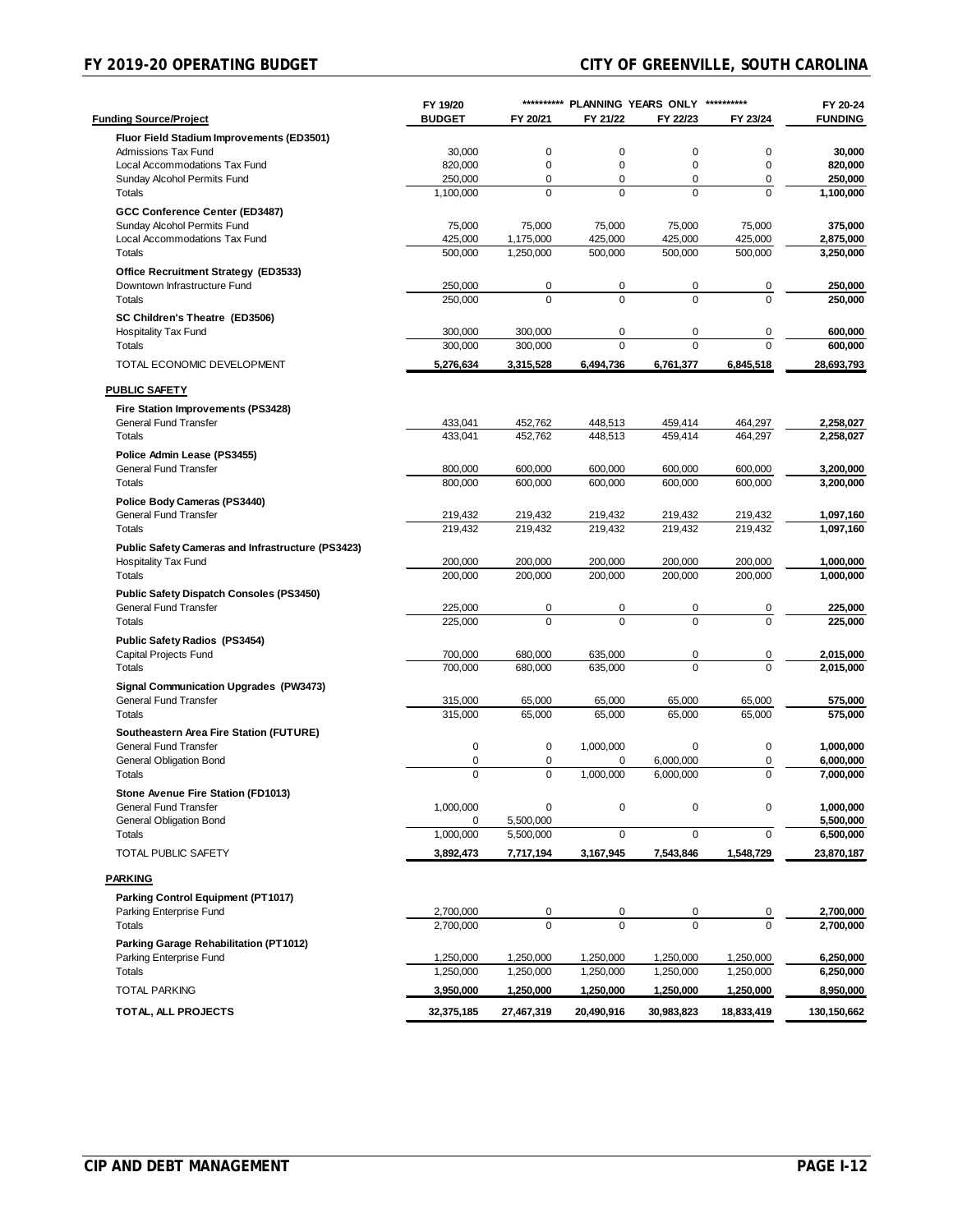## **CIP SUMMARY SCHEDULE BY FUNDING SOURCE**

|                                                                   | FY 19/20                | **********              | PLANNING YEARS ONLY ********** |                         |                         | FY 20-24       |
|-------------------------------------------------------------------|-------------------------|-------------------------|--------------------------------|-------------------------|-------------------------|----------------|
| <b>Funding Source/Project</b>                                     | <b>BUDGET</b>           | FY 20/21                | FY 21/22                       | FY 22/23                | FY 23/24                | <b>FUNDING</b> |
| <b>Admissions Tax Fund</b>                                        |                         |                         |                                |                         |                         |                |
| Fluor Field Capital Maintenance                                   | $\mathbf 0$             | 30,000                  | 30,000                         | 30,000                  | 0                       | 90,000         |
| Fluor Field Stadium Improvements                                  | 30,000                  | $\Omega$                | $\Omega$                       | 0                       | 0                       | 30,000         |
| Subtotal, Admissions Tax Fund                                     | 30.000                  | 30,000                  | 30,000                         | 30,000                  | $\overline{\mathbf{0}}$ | 120,000        |
| <b>Capital Projects Fund</b>                                      |                         |                         |                                |                         |                         |                |
| <b>Public Safety Radios</b>                                       | 700,000                 | 680,000                 | 635,000                        | 0                       | 0                       | 2,015,000      |
| Subtotal, Capital Projects Fund                                   | 700,000                 | 680,000                 | 635,000                        | $\overline{\mathbf{0}}$ | $\overline{\mathbf{0}}$ | 2,015,000      |
|                                                                   |                         |                         |                                |                         |                         |                |
| Downtown Infrastructure Fund                                      |                         |                         |                                |                         |                         |                |
| <b>Cultural Corridor Urban Trail</b>                              | 500,000                 | 3,500,000               | 0                              | 0                       | 0                       | 4,000,000      |
| Economic Development Project Account                              | 2,172,887               | 808,448                 | 5,034,289                      | 5,297,530               | 5,378,237               | 18,691,391     |
| Main Street Bridge Repairs                                        | 750,000                 | 0                       | $\mathbf 0$                    | 0                       | 0                       | 750,000        |
| Main Street Tree Rehabilitation                                   | 75,000                  | 75,000                  | 75,000                         | 75,000                  | 75,000                  | 375,000        |
| <b>Office Recruitment Strategy</b>                                | 250,000                 | 0                       | 0                              | 0                       | 0                       | 250,000        |
| Subtotal, Downtown Infrastructure Fund                            | 3,747,887               | 4,383,448               | 5,109,289                      | 5,372,530               | 5,453,237               | 24,066,391     |
| <b>General Fund Transfer</b>                                      |                         |                         |                                |                         |                         |                |
| Affordable Housing Plan                                           | 1,000,000               | 0                       | 500,000                        | 0                       | 500,000                 | 2,000,000      |
| <b>City Hall Repairs</b>                                          | $\mathbf 0$             | 925,000                 | $\mathbf 0$                    | $\overline{0}$          | 0                       | 925,000        |
| <b>Commercial Corridors</b>                                       | 500,000                 | 500,000                 | 500,000                        | 500,000                 | 500,000                 | 2,500,000      |
| City Hall Improvements                                            | 210,000                 | 0                       | 0                              | 0                       | 0                       | 210,000        |
| Econ. Dev. Project Account - Viola                                | 228,747                 | 232,080                 | 235,447                        | 238,847                 | 242,281                 | 1,177,402      |
| City Facilities Assessment 2020                                   | 325,000                 | 0                       | $\mathbf 0$                    | 0                       | 0                       | 325,000        |
| Fire Station Improvements                                         | 433,041                 | 452,762                 | 448,513                        | 459,414                 | 464,297                 | 2,258,027      |
| <b>Intersection Safety Improvements</b>                           | 400,000                 | 400,000                 | 400,000                        | 400,000                 | 400,000                 | 2,000,000      |
| McDaniel/Cleveland Park Area Improvements                         | 100,000                 | 0                       | 0                              | 0                       | 0                       | 100,000        |
| Neighborhood Park Improvements II                                 | 501,078                 | 509,597                 | 518,235                        | 528,600                 | 539,172                 | 2,596,682      |
| NSTEP (New Sidewalk Targeted Expansion Program)                   | 1,000,000               | 1,000,000               | 1,000,000                      | 1,000,000               | 1,000,000               | 5,000,000      |
| Police Admin Lease                                                | 800,000                 | 600,000                 | 600,000                        | 600,000                 | 600,000                 | 3,200,000      |
| Police Body Cameras                                               | 219,432                 | 219,432                 | 219,432                        | 219,432                 | 219,432                 | 1,097,160      |
| <b>Public Safety Dispatch Consoles</b>                            | 225,000                 | 0                       | 0                              | 0                       | $\mathbf 0$             | 225,000        |
| Roadway Bridge Repairs                                            | 200,000                 | 0                       | $\mathbf 0$                    | 0                       | $\mathbf 0$             | 200,000        |
| Salters Road Realignment                                          | 100,000                 | $\Omega$                | 0                              | 0                       | $\Omega$                | 100,000        |
| Sidewalk ADA Improvements                                         | 200,000                 | 200,000                 | 200,000                        | 200,000                 | 200,000                 | 1,000,000      |
| Signal Communication Upgrades                                     | 315,000                 | 65,000                  | 65,000                         | 65,000                  | 65,000                  | 575,000        |
| Southeastern Area Fire Station                                    | $\mathbf 0$             | 0                       | 1,000,000                      | 0                       | 0                       | 1,000,000      |
| Stone Avenue Fire Station                                         | 1,000,000               | $\mathbf 0$             | $\mathbf 0$                    | 0                       | $\mathbf 0$             | 1,000,000      |
| <b>Street Lighting Maint/Upgrades</b>                             | 100,000                 | 100,000                 | 100,000                        | 100,000                 | 100,000                 | 500,000        |
| <b>Street Resurfacing</b>                                         | 1,000,000               | 1,000,000               | 1,000,000                      | 1,000,000               | 1,000,000               | 5,000,000      |
| Village of West Greenville Improvements                           | 100,000                 | 100,000                 | 100,000                        | 100,000                 | 100,000                 | 500,000        |
| Subtotal, General Fund Transfer                                   | 8,957,298               | 6,303,871               | 6,886,627                      | 5,411,293               | 5,930,182               | 33,489,271     |
| <b>General Obligation Bond</b>                                    |                         |                         |                                |                         |                         |                |
| Affordable Housing Plan                                           | 0                       | 2,000,000               | $\mathbf 0$                    | 1,500,000               | 0                       | 3,500,000      |
| Parks and Recreation Consolidation                                | 0                       | 0                       | $\mathbf 0$                    | 2,500,000               | 0                       | 2,500,000      |
| <b>Stone Avenue Fire Station</b>                                  | 0                       | 5,500,000               | $\mathbf 0$                    | 0                       | 0                       | 5,500,000      |
| Southeastern Area Fire Station                                    | 0                       |                         | 0                              | 6,000,000               | $\mathbf 0$             | 6,000,000      |
| Subtotal, General Obligation Bond                                 | $\overline{\mathbf{0}}$ | 7,500,000               | $\overline{\mathbf{0}}$        | 10,000,000              | $\overline{\mathbf{0}}$ | 17,500,000     |
|                                                                   |                         |                         |                                |                         |                         |                |
| <b>Hospitality Tax Bond</b><br>Parks and Recreation Consolidation | 0                       | 0                       | 0                              | 2,500,000               | 0                       | 2,500,000      |
| Subtotal, Hospitality Tax Bond                                    | $\overline{\mathbf{0}}$ | $\overline{\mathbf{0}}$ | $\bf{0}$                       | 2,500,000               | $\overline{\mathbf{0}}$ | 2,500,000      |
|                                                                   |                         |                         |                                |                         |                         |                |